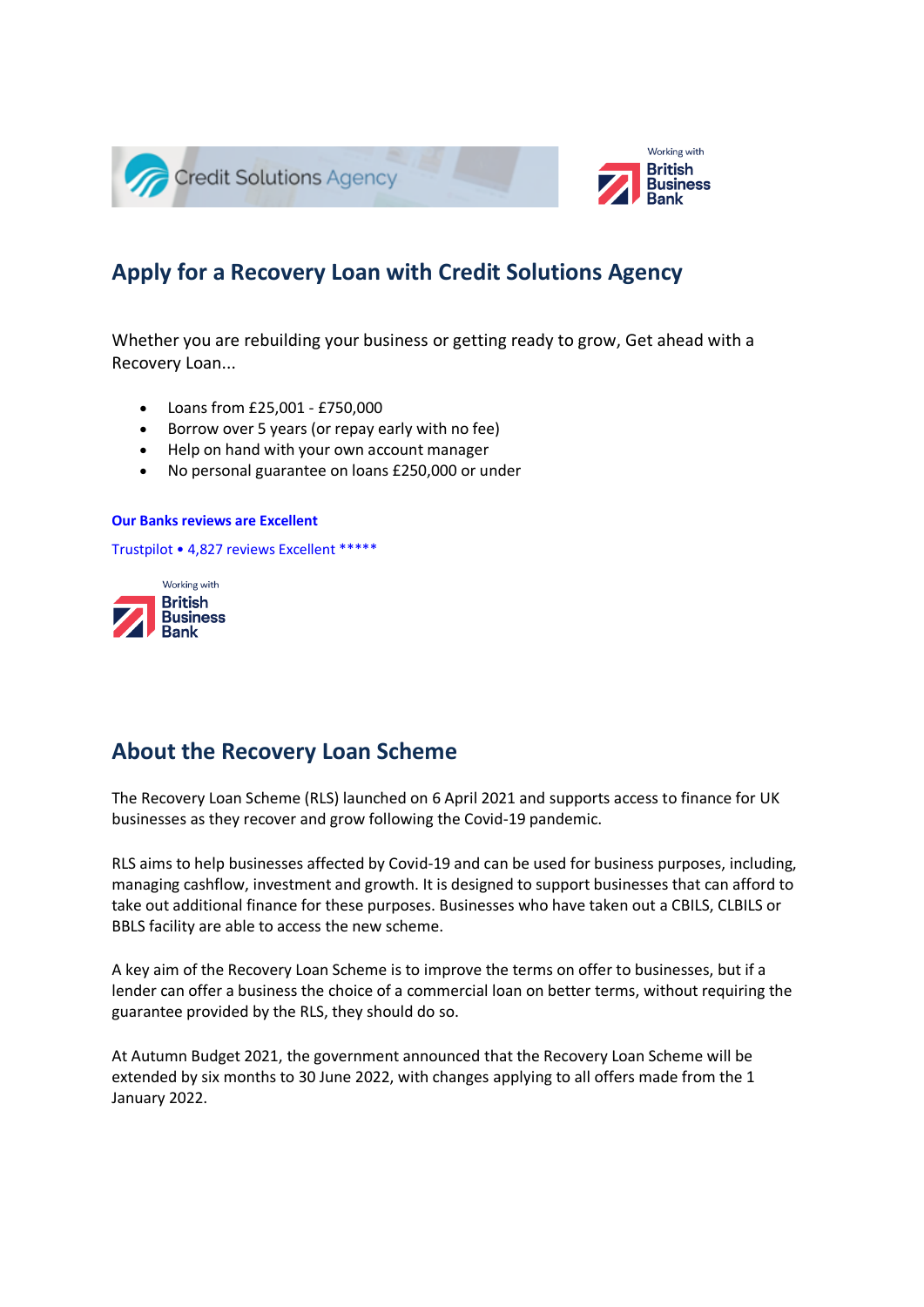# **Features of the Recovery Loan Scheme**

Below you can find information about eligibility criteria and core scheme features provided by the British Business Bank.

#### **Scheme Features 1**

**Up to £2m facility per business**: The maximum amount of a facility provided under the scheme is £2m per business (maximum £6m per group). Minimum facility sizes vary, starting at £1,000 for asset and invoice finance, and £25,001 for term loans and overdrafts. **Term length**: Term loans and asset finance facilities are available from three months, for up to six years, with overdrafts and invoice finance available from three months, for up to three years. **Interest and fees to be paid by the borrower from the outset**: Businesses are required to meet the costs of interest.

#### **Scheme Features 2**

**Access to multiple Covid-19 schemes**: Businesses that have taken out a CBILS, CLBILS or BBLS facility are able to access the new scheme although the amount they have borrowed under a previous scheme may in certain circumstances limit the amount they may borrow under RLS.

**Personal Guarantees**: Personal guarantees are not permitted for facilities of £250,000 or less. Above £250,000 the maximum amount that can be covered under RLS is capped at a maximum of 20% of the outstanding balance of the RLS facility after the proceeds of business assets have been applied. No personal guarantees can be held over Principal Private Residences.

**Guarantee to the Lender**: The scheme provides the lender with a government-backed guarantee against the outstanding balance of the facility. The borrower always remains 100% liable for the debt.

### **Eligibility Criteria**

**Covid-19 impact**: The borrower must confirm to the lender that it has been impacted by Covid-19.

**UK-based**: The borrower must be carrying out trading activity in the UK.

**Viability test**: The lender will consider that the borrower has a viable business proposition but may disregard any concerns over its short-to-medium term business performance due to the uncertainty and impact of Covid-19.